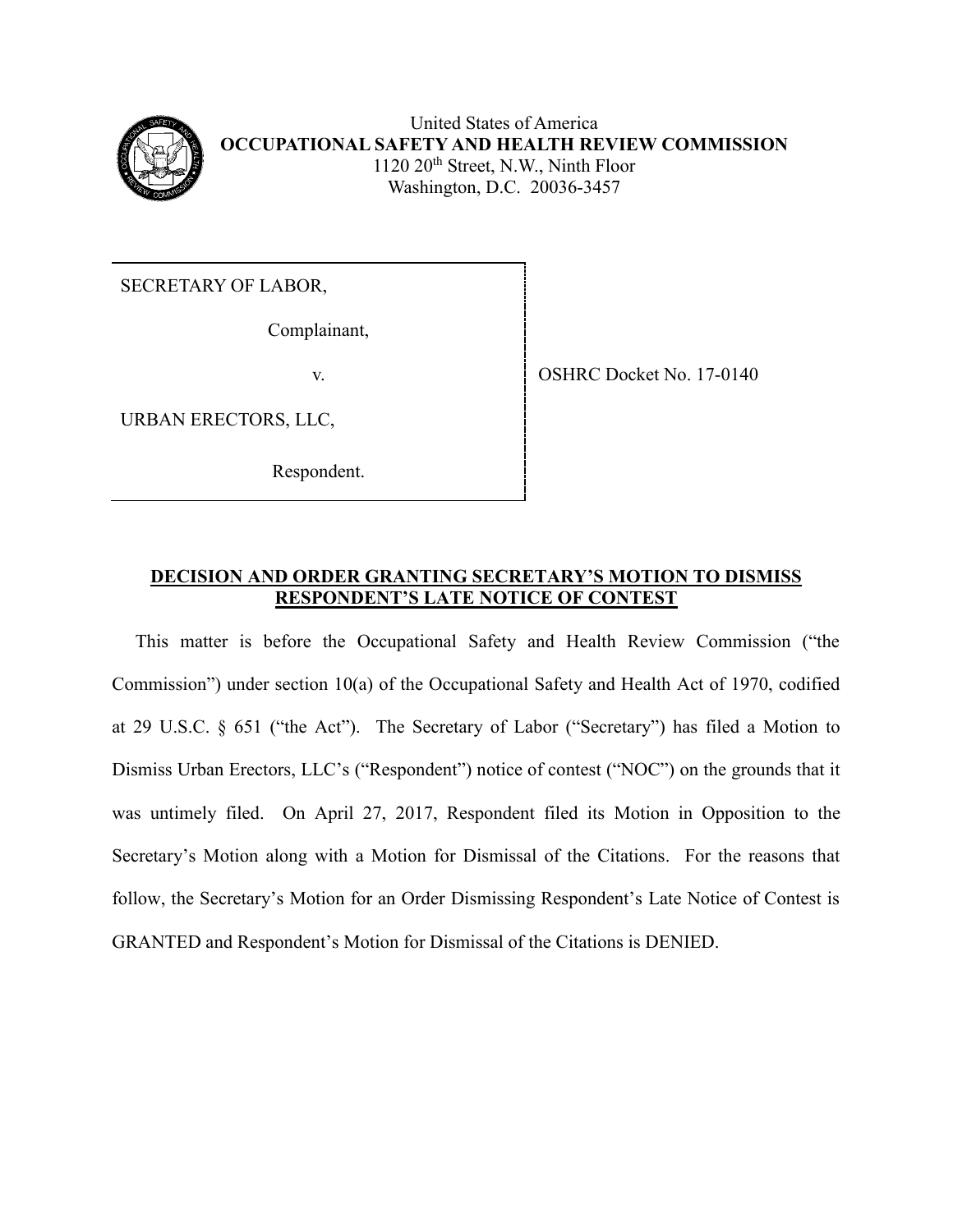#### **Background<sup>1</sup>**

 The Occupational Safety and Health Administration ("OSHA") Area Office located in Tarrytown, NY ("the OSHA office") conducted an inspection of Respondent's operation, d.b.a. Urban Erectors, LLC, on or about June 6 through June 16, 2016, at its worksite located at 1524 Boone Ave, Bronx, NY 10460. As a result of the inspection, OSHA issued a Citation and Notification of Penalty ("Citation") to Respondent on or about August 1, 2016, that included: Serious Citation 1, Items 1 and 2 with proposed penalties totaling \$ 9,240.00. The Citation advised Respondent that its NOC was due within 15 working days from receipt which would have been August 25, 2016.

 On August 1, 2016, the OSHA office sent a copy of the Citation to Respondent, via United States Postal Service ("USPS") certified mail (tracking number 7015 1520 0001 4091 4066), to its business address (6 Keiffer Lane, Kingston, NY 12401). On August 4, 2016, the Citation was delivered and signed for by "Jamie Sanchez". On December 13, 2016, OSHA sent Respondent a delinquency letter indicating that payment of the proposed penalties was past due and interest was accruing under the Debt Collections Act at the same address (6 Keiffer Lane, Kingston, NY 12401) via USPS certified mail (tracking number 7015 3430 0000 7837 1490). On December 19, 2016, the letter was delivered and signed for by the same person, "Jamie Sanchez". Thereafter, on or about December 21, 2016, the Commission received a letter from Respondent contesting the Citation four months after its NOC was due. Although not specified in its late NOC letter,

 $\overline{a}$ 

 $<sup>1</sup>$  The background information is based on the Secretary's motion to dismiss, supporting memorandum of law, and</sup> the exhibits attached thereto, which include the following: 1) Citation and Notification of Penalty; 2) USPS Certified Mail Receipt; 3) USPS Tracking Information Sheet; 4) Debt Collection Letter dated December 13, 2016, together with USPS Certified Mail Receipt; 5) Late Notice of Contest letter dated December 21, 2016; 6) The Secretary's Motion to Dismiss Respondent's Late Notice of Contest dated April 11, 2016; and 7) Respondent's Motion in Opposition to the Secretary's Motion to Dismiss dated April 27, 2017.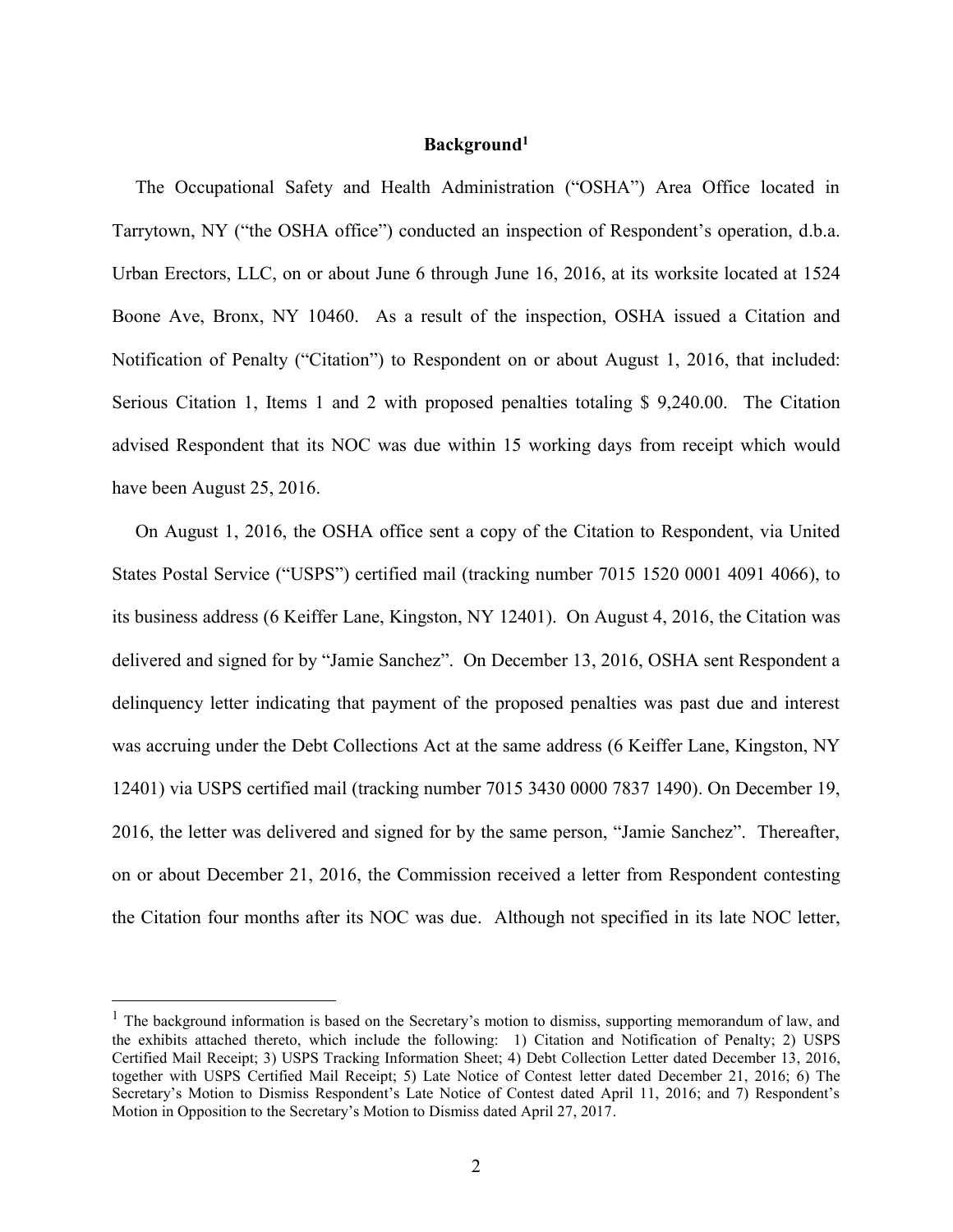the undersigned treats Respondent's December 21, 2016, letter as a claim for relief from a final order under Rule 60(b) of the Federal Rules of Civil Procedure ("Rule 60(b)").

## **Discussion**

 Section 10(a) of the Act requires an employer to notify OSHA within 15 working days of receiving a citation of its intent to contest the citation and/or proposed penalty. 29 U.S.C. § 659 (a). Failure to do so results in the citation becoming a final order of the Commission "and not subject to review by any court or agency." *Id.* A party adversely affected by a final order may seek relief under Rule 60(b). The Second Circuit Court of Appeals, which has appellate jurisdiction over this case, has held that  $\S$  10(a) of the Act precludes the Commission from exercising jurisdiction to apply Rule 60(b) to excuse a late NOC. *Chao v. Russell P. LeFrois Builder, Inc.,* 291 F.3d 219 (2<sup>nd</sup> Cir. 2002). However, the Commission takes the position that it has the authority to grant relief under Rule 60(b)*. Jackson Assocs. of Nassau,* 16 BNA OSHC 1261, 1263 (No. 91-0438, 1993) (finding that nothing in the Act precludes the application of Rule 60(b) of the Federal Rules of Civil Procedure to Commission Proceedings). It is Respondent's burden to show a sufficient basis for the relief. *Roy Kay, Inc.,* 13 BNA OSHC 2021 (No. 88-1748, 1989).

*Inter alia*, Rule 60(b) permits such a late filing to be excused if the final order was entered as a result of "mistake, inadvertence, surprise, or excusable neglect" or "any other reason justifying relief," including "circumstances such as absence, illness, or a similar disability [that would] prevent a party from acting to protect its interests." *See Branciforte Builders, Inc.,* 9 BNA OSHC 2113, 2117 (No. 80-1920, 1981) (citations omitted). Additionally, a movant seeking relief under Rule 60(b) must also demonstrate the existence of a meritorious defense. *Northwest Conduit Corp.*, 18 BNA OSHC 1948, 1951 (No. 97-851, 1999). That element can be "satisfied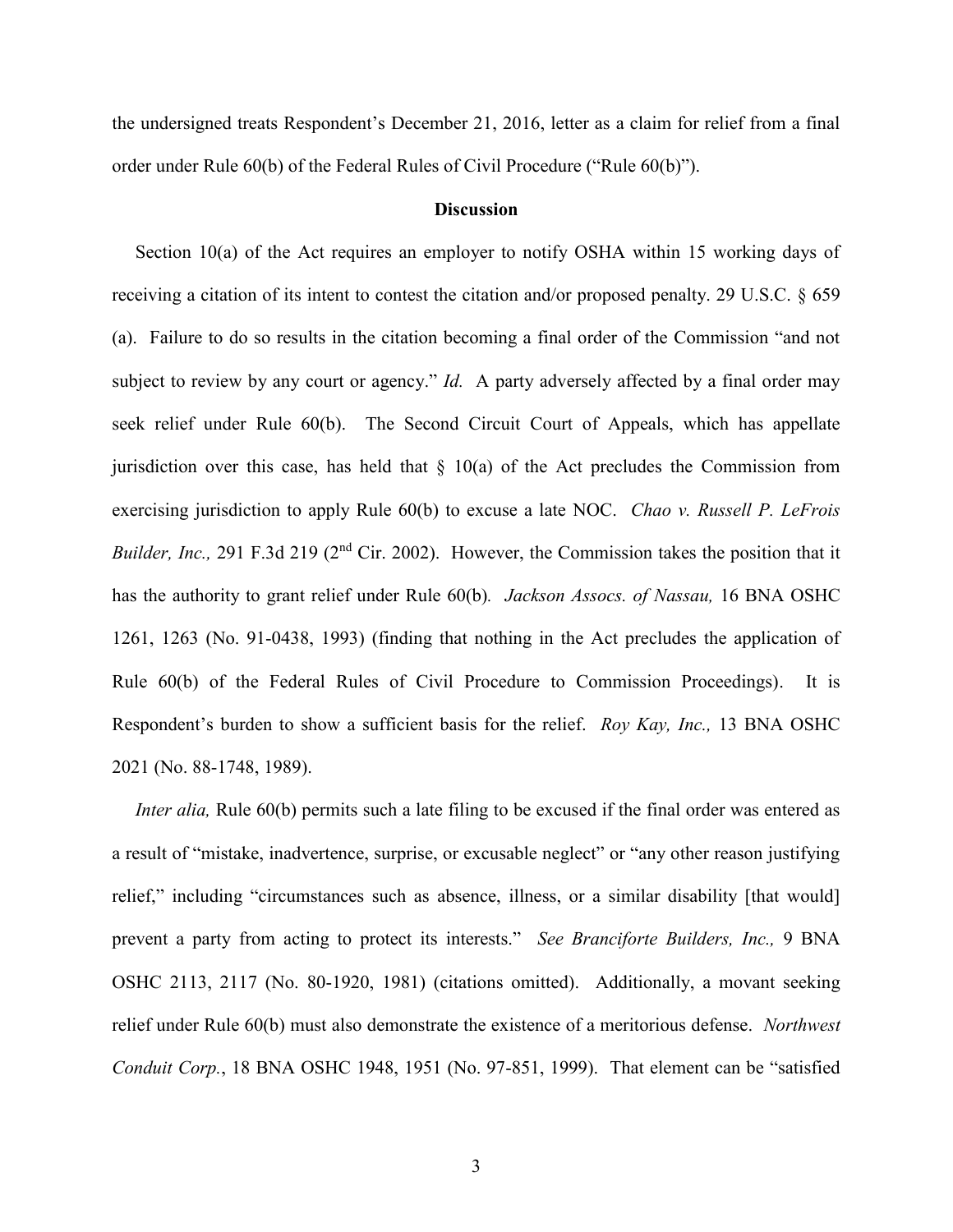with minimal allegations that the employer could prove a defense if given the opportunity." *Jackson Assoc.*, 16 BNA OSHC at 1267. Respondent did not assert a "meritorious defense" in its late NOC, nor did it assert such a defense in its opposition to the Secretary's motion.

 In this case, Respondent filed a late NOC letter with the Commission, four months after it received the Citation package. In its December 21, 2016, late NOC letter, Respondent merely contested the Citation without offering a reason for the delay in filing its NOC. However, in its April 27, 2017, opposition to the Secretary's motion, Respondent concedes receipt of the Citation on August 4, 2016, but states "apparently, the secretary who signed for the citation package didn't open the envelope to discover the citation was enclosed and misplaced or discarded the envelope in the office."

#### *Proper Service*

 By its response in opposition to the Secretary's motion, Respondent seems to take the position that it didn't receive proper notice/service of the Citation because it was received and mishandled by its own secretary and therefore its NOC is not late. The Commission has held that the test to be applied in determining whether service is proper is whether the service is reasonably calculated to provide an employer with knowledge of the citation and notification of penalty and an opportunity to determine whether to abate or contest. *B.J. Hughes, Inc.*, 7 BNA OSHC 1471, 1474 (No. 76-2165, 1979). Further, the Commission has held that service upon an employee who will know to whom in the corporate hierarchy to forward the documents will satisfy this test. *Id.* In this case, Respondent states that the Citation was received by its secretary. While Respondent asserts that its secretary failed to open the envelope to discover the Citation package, it does not assert that the secretary did not know the proper person to forward the document(s) to within the company's hierarchy. Service of the Citation upon Respondent was perfected and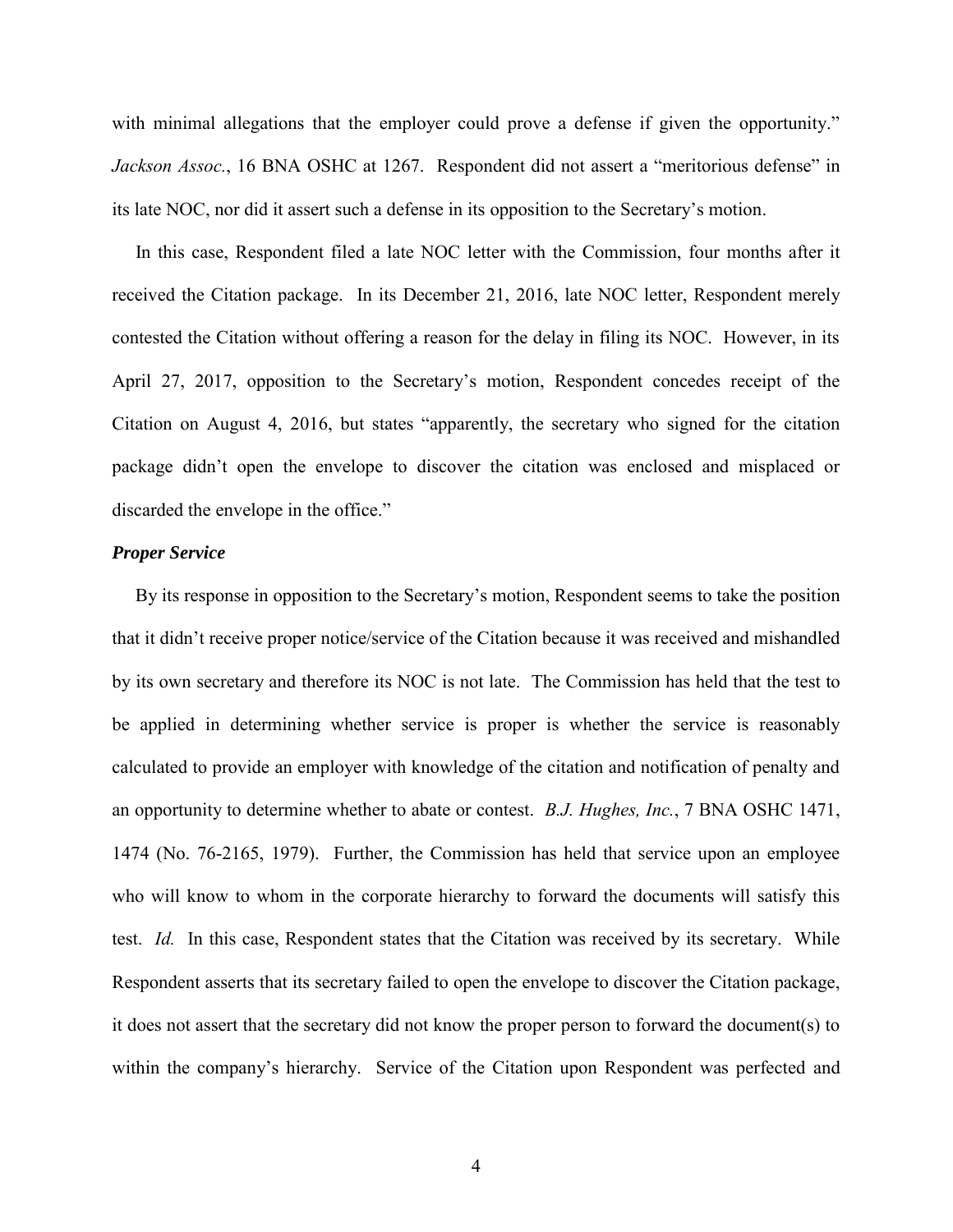proper when its secretary received it on August 4, 2016, notwithstanding what she did, or did not do, with the Citation thereafter.

## *Excusable Neglect*

 Although Respondent's reason for failing to file a timely NOC does not appear to be the result of "excusable neglect", the undersigned is compelled to analyze its justification on those grounds.

 The Commission follows the test outlined by the Supreme Court in *Pioneer Inv. Serv. v. Brunswick Assoc*., 507 U.S. 380 (1993) ("*Pioneer"*), to evaluate a claim of excusable neglect. Using the *Pioneer* test, the Commission considers all relevant circumstances, including: 1) the danger of prejudice to the opposing party, 2) the length of the delay and its potential impact on judicial proceedings, 3) the reason for the delay, including whether it was in the reasonable control of the movant, and 4) whether the movant acted in good faith. *Id.* The Commission has held that the "reason for the delay, and whether it was within the reasonable control of the movant," is a "key factor" and, in appropriate circumstances, the dispositive factor. *A.W. Ross, Inc., BNA OSHC* 1147, 1148 (No. 9-0945, 2000); *CalHar Constr. Inc*., 18 BNA OSHC 2151, 2153 (No. 98-0367, 2000). Here, Respondent asserts that the delay in filing its NOC was caused by a secretary who failed to open the envelope to discover the Citation. The Commission expects employers to maintain orderly procedures for handling important documents. *NYNEX,*  18 BNA OSHC 1967, 1970 (No. 95-1671, 1999) (quoting *Louisiana-Pacific Corp.*, 13 BNA OSHC 2020, 2021 (No. 86-1266, 1989)). The delay in filing its NOC was definitely within the "reasonable control" of Respondent in that the Citation was received at its office by one of its own employees. The Commission has denied Rule 60(b) relief in cases where the late filing was due to mishandling the citation, changes in management, or absence of the individual responsible